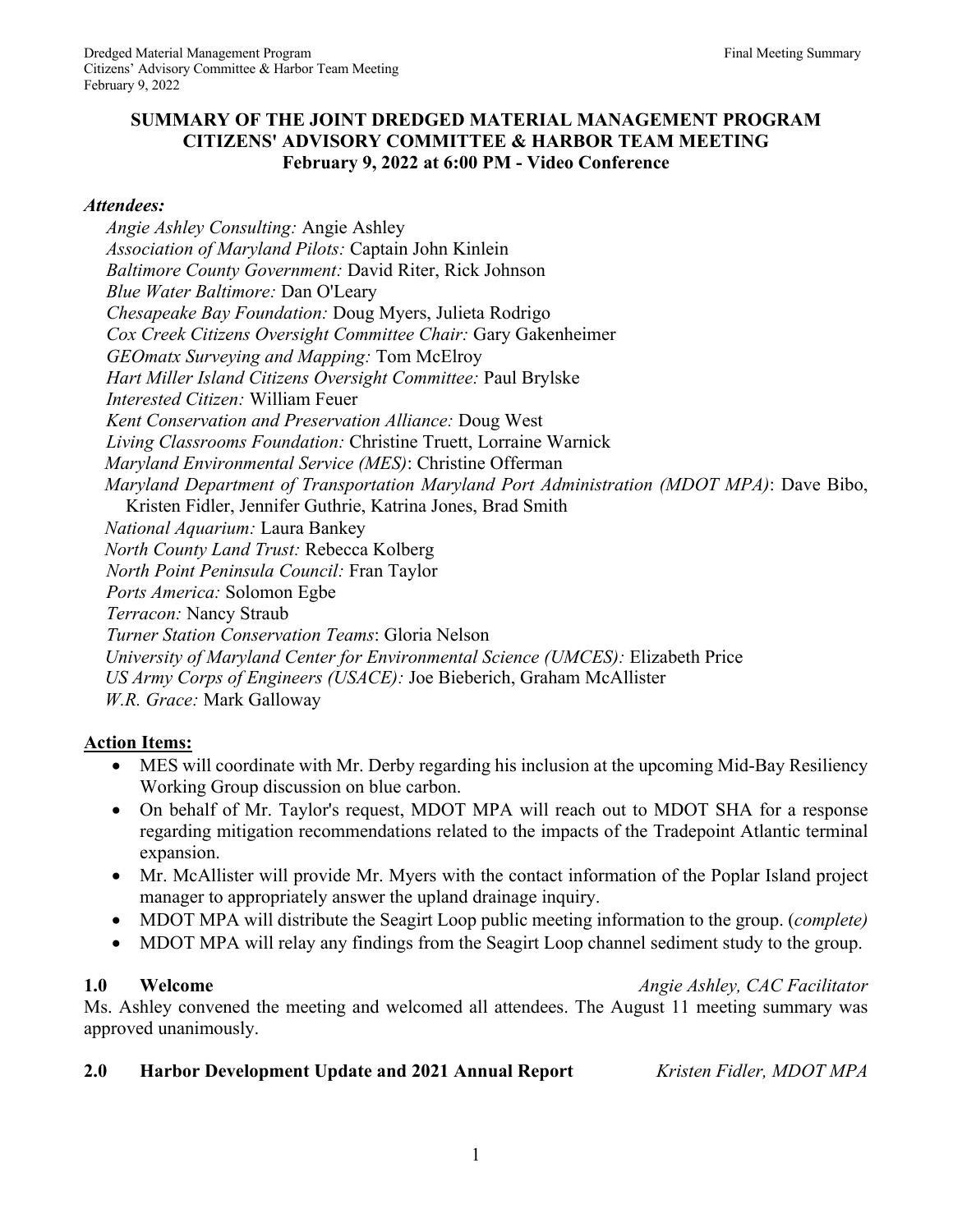A suite of multi-year project planning efforts for the Chesapeake Bay channels, Baltimore Harbor channels, Seagirt improvements, and Innovative Reuse led to a successful year of implementation for the DMMP in 2021, enabling the projects to move forward in 2022.

The 2021 DMMP Annual Meeting was held virtually on December 8, 2021. There were 136 attendees representing 79 organizations. The annual meeting materials can be found HERE. Ms. Fidler encouraged committee members to submit feedback and suggestions on the DMMP 2022 recommendations as committee input helps strengthen projects.

Overarching accomplishments from 2021 included:

- Completion of the Poplar Island Expansion perimeter; inflow is ongoing.
- In January 2022, the Mid-Bay project received \$37.5 Million in federal funding for construction.
- Mid-Bay permit applications have been submitted.
- Mid-Bay public outreach and stakeholder engagement are ongoing.

The Masonville Dredged Material Containment Facility (DMCF) expansion has been funded and is underway. The dikes are currently  $+18$  feet (ft) and will be raised to  $+30$ ft and then to  $+42$ ft; the site will gain approximately 4 million cubic yards (cy) of capacity. The Cox Creek DMCF expansion is occurring vertically and laterally. The base dikes have been widened to 200ft, and the dikes raised to a uniform +36ft; the final height of the dikes will be +60ft across the current footprint and the upland area. Several community enhancement projects are underway, including the Swan Creek Nature Trail in the conservation easement adjacent to the Cox Creek DMCF. Feedback from the Cox Creek Citizens Oversight Committee (COC) helped clarify the community's priorities and improve trail design.

The Seagirt Marine Terminal Berth 3 Deepening and Deep Loop 3-year feasibility study between MDOT MPA and USACE is underway. A public meeting will be held on February 24, 2022. The project is important to MDOT MPA for future growth and strategic plans as it will relieve the terminal capacity bottleneck, thereby increasing operational and commercial flexibility and enabling vessels to efficiently move in and out of the terminal.

MDOT MPA has achieved significant Innovative Reuse and Beneficial Use (IRBU) milestones. In 2021, the Board of Public Works approved six Research and Development Innovative Reuse contracts. Results are starting to come in; MDOT MPA will be meeting with the contractors to discuss the findings and the possibility of moving forward with larger scale projects.

For Mid-Bay, an infographic detailing the local benefits of the Barren Island project was provided; once there are more details of the James Island component, a similar document will be developed. These tools assist with informing the residents and communities of the project's benefits, such as erosion reduction, wave energy reduction, and habitat restoration. Information regarding the Mid-Bay project can be found HERE, including the Mid-Bay webinar recording, the most recent newsletter, and a short video. A community open house was held in November. Public attendance was great and clear feedback was received from residents regarding occurrences of local flooding and the need for dredging of small navigation channels. Coordination is ongoing between local, state, federal agencies, and nongovernmental organizations to identify and prioritize opportunities for funding for related shallow draft dredging projects as well as local beneficial use and resiliency projects. The Mid-Bay Resiliency Working Group has been established to assist with this endeavor.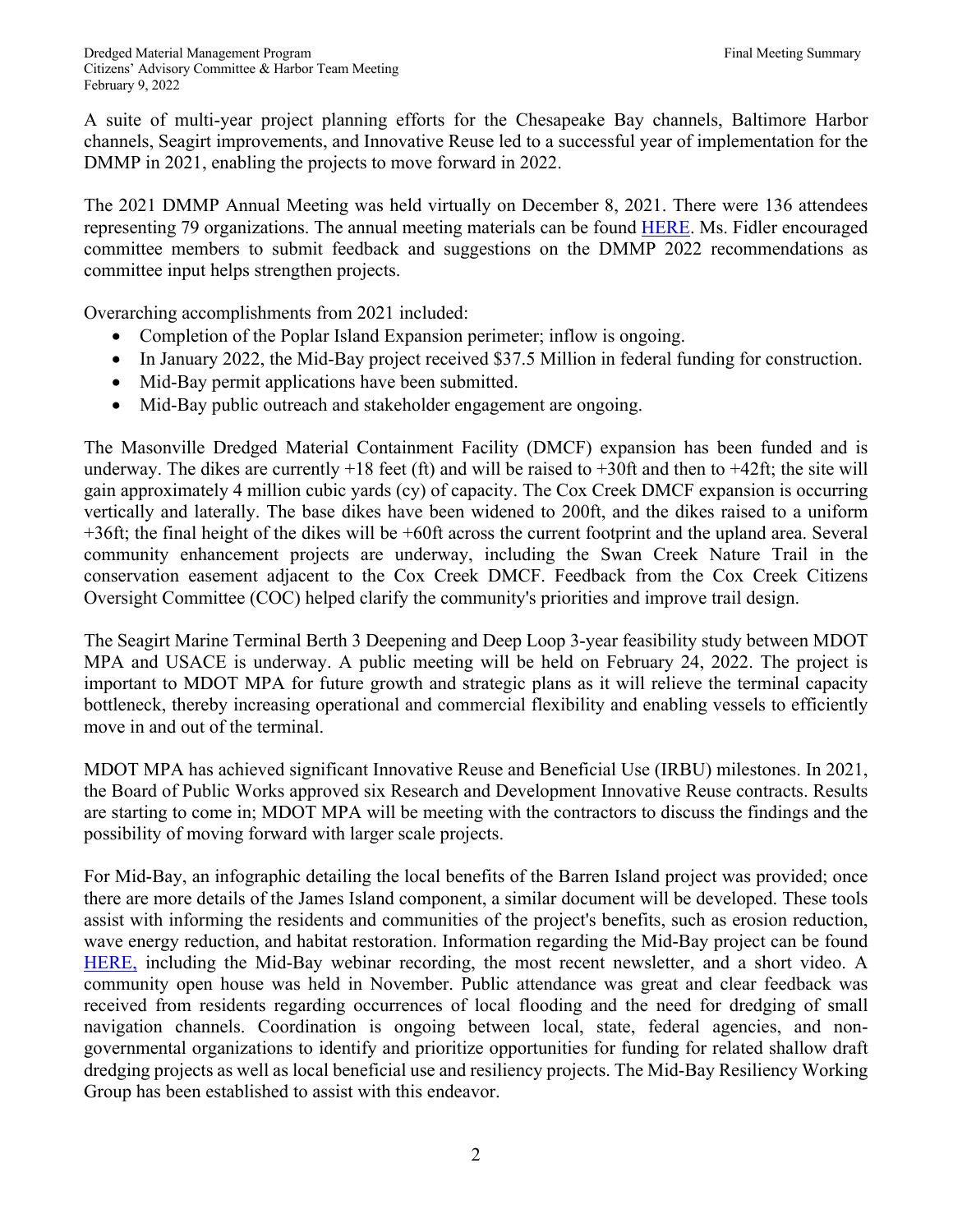Mr. Myers asked for a timeline for completion of filling the Poplar Island upland cells. Poplar Island Cell 11 will be the last cell filled, followed by planting, which should occur in 2041. Mr. Myers asked if the drainage from the upland cells would be contributing hydrology or sediments to the wetland cells below them. Mr. McAllister will provide Mr. Myers with the Poplar Island project manager's contact information to answer the drainage inquiry appropriately.

Mr. Myers asked if there was a blue carbon estimate for the Barren Island portion of the Mid-Bay project. Ms. Fidler replied that the information is not yet available. At the next Mid-Bay Resiliency Working Group meeting, a discussion will be held regarding blue carbon. Mr. Myers recommended inviting Kyle Derby from the National Estuarine Research Reserve to the next Mid-Bay Resiliency Working Group meeting. Mr. Derby's dissertation discussed the blue carbon potential of Deal Island marsh, which is near the Mid-Bay project location. Maryland Environmental Service (MES) will coordinate with Mr. Derby regarding his inclusion at the upcoming Mid-Bay Resiliency Working Group meeting discussing blue carbon.

Mr. Taylor stated that the surrounding communities have been experiencing impacts from the Tradepoint Atlantic (TPA) terminal expansion and were anticipating recommendations for mitigations to these impacts from MDOT State Highway Administration (SHA) in November 2021, but no information has been received. Mr. Taylor requested assistance with obtaining a response from MDOT SHA regarding the safety concerns. MDOT MPA will reach out to MDOT SHA.

## **3.0 2021 Education and Outreach Review** *Katrina Jones, MDOT MPA*

Ms. Jones provided an overview of the 2021 DMMP outreach engagement data. In 2021, there were 10,682 engagements conducted by MDOT MPA and their partners, which is an increase compared to the 6,743 engagements conducted in 2020. It was noted that engagements totaled almost 21,000 for 2019, which was pre-pandemic. For the 2021 events, the classroom program category had the most engagement activity due to virtual and some in-person events. More than 50% of the schools which participated were Title I schools. Also, of the participating schools, approximately 27% are Maryland Association of Environmental and Outdoor Education (MAEOE) Green Schools. Green Schools empower their youth to make changes to reduce environmental impacts, encourage sustainability, and foster environmental literacy. Masonville Cove Environmental Education Center (MCEEC) is a certified 'Green Center', which means they can help area schools to become Green Schools. MCEEC also provides professional development for teachers and staff as well as field experiences for students. It was noted that the MES Environmental Education Staff are certified as 'Green Leaders', which allows them to support schools seeking to become Green Schools.

One of the key elements that allowed the Environmental Education Program to be so successful was pivoting to virtual and then back to in-person. The Environmental Education team created an environmental education e-learning website that transformed all classroom programs, lesson plans, and activities to a virtual format.

MDOT MPA is always looking to engage with new partners. For example, in 2021, MDOT MPA was able to partner with the University of Maryland Global Campus as well as historically black universities such as Coppin State University and Morgan State University. Outreach has also been extended to religious-based groups in South Baltimore area, highlighting Masonville Cove as a natural respite.

Ms. Bankey asked if the MPA Spotlight webinar series would continue in 2022. It was replied that at this time, there are no plans to continue the webinar series but encouraged feedback so MDOT MPA can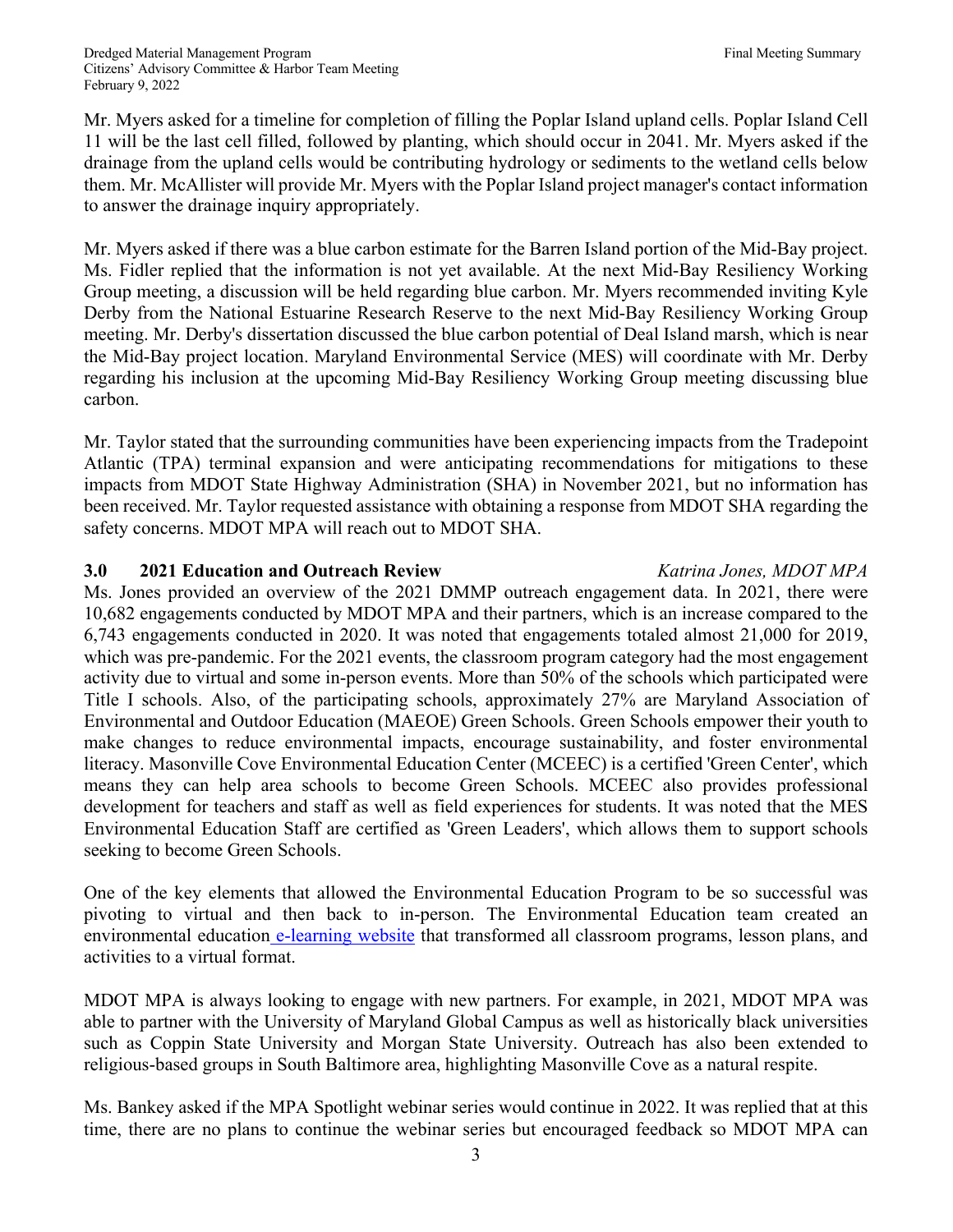further the discussion regarding continuation. Mr. O'Leary asked if recordings of the webinars were available. The recordings of the webinars are available HERE.

Attendees were asked to respond to a poll regarding feedback for a summer field trip. The majority voted for a field trip to Hart-Miller Island (HMI) and one suggestion for a tour at Seagirt Marine Terminal.

# **4.0 Howard Street Tunnel Project Update** *Brad Smith, MDOT MPA*

The Howard Street Tunnel (HST) project will increase clearance at HST and 21 other locations to 21ft to provide CSX the required clearance to run double stack trains. This project will modify the HST and three (3) bridges in Maryland, which require superstructure work. In addition, track lowering will be necessary at 18 locations; eight (8) in Maryland, two (2) in Delaware, and eight (8) in Pennsylvania. The project is fully funded, utilizing a mix of federal, state and private funding.

In March 2021, the Environmental Assessment for the National Environmental Policy Act (NEPA) was released for public review and comment. In June 2021, the Federal Railroad Agency approved a Finding of No Significant Impacts (FONSI) and completed the NEPA process. In November 2021, all agreements were signed, and a ceremonial groundbreaking was performed. Procurement by CSX is underway, and construction will begin in early 2022, with anticipated completion in 2025.

# **5.0 US Army Corps of Engineers Report** *Graham McAllister, USACE*

*Joe Bieberich, USACE*

The USACE Baltimore District received \$62 Million in federal funding and noted that the funds were not specifically designated for the Baltimore Harbor and Channels. As previously mentioned, funding was received for the Mid-Bay project, along with \$50,000 for engineering and design work for Slaughter Creek, which is in the vicinity of James Island.

## *Maintenance Dredging Updates*

Cashman Dredging completed Craighill Angle and Swan Point dredging in the Maryland approach channels. Approximately 1.8 million cy of material was placed in the newly constructed Poplar Island cells. The \$22.6M contract was awarded in March 2021, work began in April 2021, and was completed in August 2021.

The \$14.9M Cape Henry maintenance dredging contract was awarded to the Dutra Group in September 2021. Dredging commenced in December 2021 and will be completed by April 2022. The dredging is conducted by a hopper dredge in the winter to limit potential impacts to endangered sea turtle species. The material will be placed at the Dam Neck Open Water Placement Site.

Upcoming dredging includes approximately 1 million cy of material to be dredged from the Cutoff Angle and the Craighill Entrance channels; the material will be placed at Poplar Island. Approximately 500,000 cy of material will be dredged from Fort McHenry channel with an option to drag the east channel to level out the area. The material will be placed at Cox Creek DMCF. Solicitation was issued in November 2021; Cashman Dredging was the lowest bidder at \$29.9 Million. The project will be awarded within the next week; dredging is anticipated to occur between March and May 2022.

USACE is planning an additional contract award by September for winter 2022 dredging of the Maryland approach channels as well as some harbor dredging.

*Seagirt Loop Study and Mid-Bay*